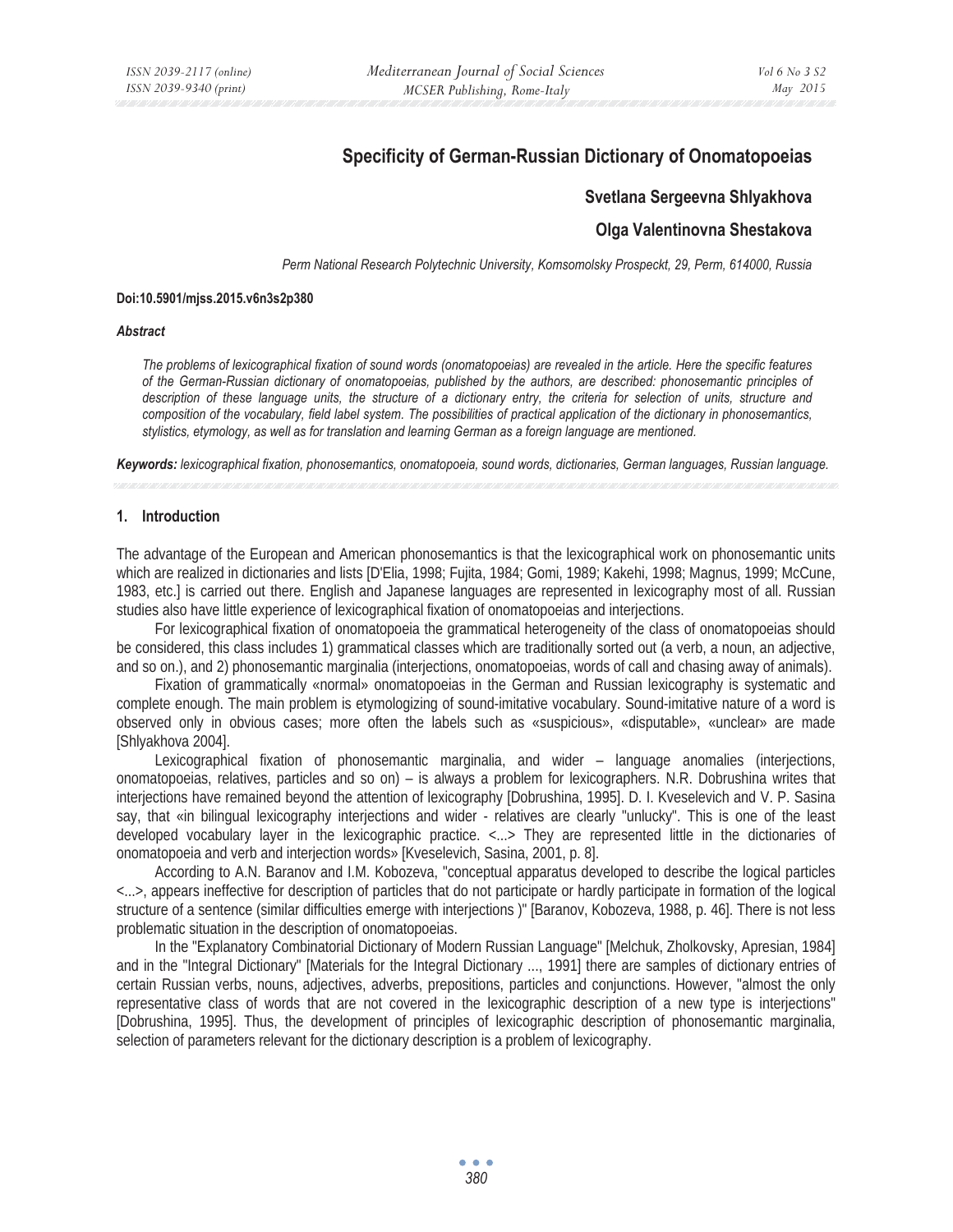### **2. Experience of German-Russian Dictionary of Onomatopoeias**

#### *2.1 Practice of lexicographical fixation of onomatopoeia*

The Russian studies have experience of interjections fixation also in bilingual dictionary - English-Russian Dictionary of Interjections [Kveselevich, Sasina, 2001]. The dictionary contains about 1,000 units, 800 of which are interjections and relatives, but only 100 are onomatopoeias of Russian language. A dictionary article includes a header (interjection, relative, onomatopoeia, verb-interjection word), its interpretation (in most cases by Explanatory Dictionary of Russian language), offered English counterparts or equivalents, illustrative quotes from Russian literature, translation of these quotes into English [Kveselevich, Sasina 2001, 10]. But this dictionary does not take into account the specificity of units, including their oral existence.

Such units as *akh, tolk, tuk* are considered more sequentially in the dictionary of Russian phonosemantic anomalies, where over 1,500 dictionary entries are presented. The majority of the illustrations is the fixation of live oral speech. A dictionary article includes interpretation of meaning, grammatical labels (if necessary), phonosemantic characteristic, status labels (in the illustrative part), as well as the etymological part with reference to the common Slavic and/or Indo-European sound-imitative basis or root, which means a primary motivation of the word. In the absence of the etymology the semasiological and phonosemantic parallels in related and unrelated languages are given in the dictionaries. Certain entries include idioms with abnormal forms [Shlyakhova, 2004].

Thus, the Russian phonosemantic marginalia have got primary systemic lexicographic description.

The problems of fixation of phonosemantic marginalia in Russian lexicographic practice are also characteristic for description of German onomatopoeias. First of all, there is the lack of fixation in the dictionaries. In the most significant Dornseiff's Thesaurus Dictionary of German Language [Dornseiff, 2004] phonosemantic marginalia are not fixed. Currently, on the German material the German-English-Polish dictionary of verbs denoting the noises is being developed. These noises are: the sounds of knock, drop, shock, and the sounds of animals, etc. [Mischke, 2013].

Some onomatopoeias are not fixed in the explanatory dictionaries (*brumm* "the dog's growl, the chirring of insects"; *ähm* "exclamation, expecting the answerability, the call to communication"). The corps Wortschatz-Lexikon Uni Leipzig, Projekt Gutenberg, Corpus der Deutschen Sprache, Franklang, we study, give contexts with the meanings that are not marked in explanatory dictionaries: *ach* "sigh, groan", *ha, ho* "expiration" and others.

The next problem is the unsystematic nature and the inconsistency of grammatical labels. Since at present the grammatical status of onomatopoeias has not been determined in German language, they are usually designated in all dictionaries as interjections (*Interjektion, Int*), then follows the field label: *lautmalend, lautm* (sound word). So, bam <*Interj.>. lautm. für einen dunkleren [Glocken] klang* [Duden]. At the same time the evident sound imitation may not have the label *lautmalend, lautm*. So, hopp "the sound of walking, movement; stamping" is presented as *part. (Partikel)* "a particle and serves for rousing to action" [Duden].

However onomatopoeias form an independent part of speech other than interjections: 1) interjections express feelings, emotions and desires, without naming them, but onomatopoeia do not express them; 2) interjections need context, facial expressions or accompanying intonation, but onomatopoeia are understandable without explanation; 3) interjections are attitude words, but onomatopoeias have lexical meaning; 4) onomatopoeias unlike interjections are widely used in word formation [Kurashkina, 2007, p. 11].

It is obvious, that the original interjections (*ach, ha* "exclamation of surprise"; *hu* "exclamation of horror, disgust"), children's words (*baba* "a sound of lulling a child to sleep", *ata gehen* "going for a walk"), onomatopoeias (*knips* "sound of clicking", *knicks* "crackle, crack") and derivatives interjections (*Donnerwetter, Gott*) have a different nature. However, all of them are qualified in German grammar and dictionaries as *Interjektion.* 

In etymological dictionaries the sound imitative origin of the evident explicit onomatopoeias is not always indicated as well:

Mid. German *heidi* in German Dictionaries [Duden, 2001; EWDS, 2002] sound imitative nature is not marked: *heidi* int "exclamation to denote the rapid movement". *Sie setzten sich auf den Schlitten, und [ab] heidi ging's den Berg hinunter; heida* int landsch. "denotes and/or indicates the emotional state of wonder, amazement, praise, approval". *Heida, ist das ein Rennen! Heida, war das eine Fete!* In the dictionary of Fasmer M. the word *aida, haida* is "an interjection, expresses exclamation, urging the animals", i.e. its imitative nature is also not marked [Fasmer].

### *2.2 Problems of lexicographical fixation of onomatopoeia*

Analysis of lexicographic fixation of onomatopoeia shows that lexicography is the section of Germanic and Russian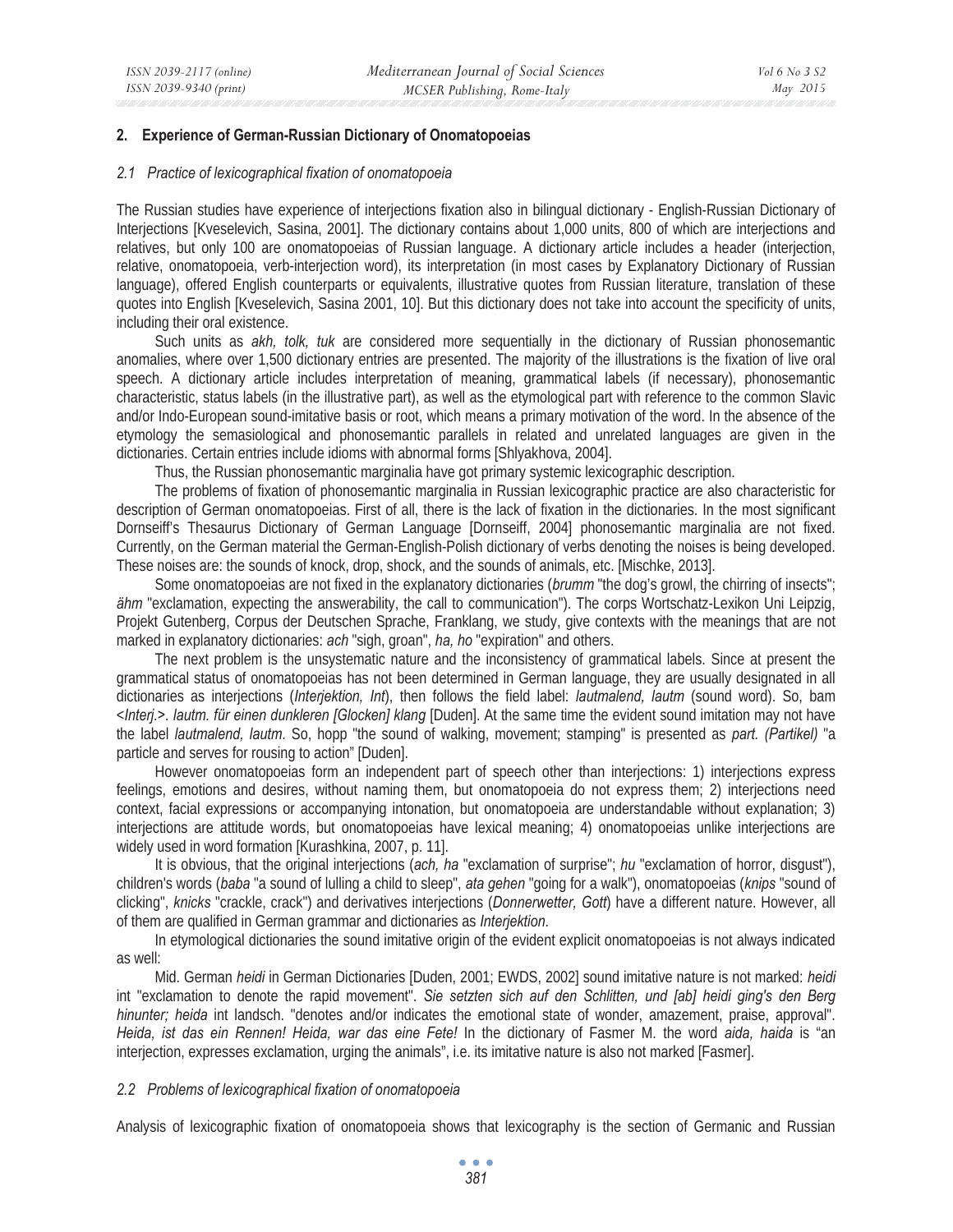Studies, which did not pay enough attention to sound imitation as such. Lexicographic problems associated with fixation of onomatopoeia are:

- 1. Lack of specialized dictionaries. On the Russian material, according to our data, there are only two dictionaries [Kveselevich, Sasina, 2001. Shlyakhova, 2004], which include not entire corpus of onomatopoeic words, but only phonosemantic marginalia. On the German materials German-English-Polish dictionary of verbs denoting noises is being developed [Mischke, 2013].
- 2. Insufficient and non-systemic lexicographical fixation. Some German and Russian onomatopoeias are not fixed in the dictionaries. Marginalia obtain more complete fixation in Russian studies.
- 3. Indistinct system of field labels; undifferentiated onomatopoeias, interjections and sound symbolic words. In German and Russian practice interjections and onomatopoeias do not differ; they are combined into one class. Usually in dictionaries they have the following field labels: *Interjektion / interjections*, sometimes the labels *lautmalend / onomatopoeia*.
- 4. Lack of etymological development of this lexical layer. In German etymological dictionaries the sound imitative nature of primary interjections is not usually marked (*äh, au, o, oh* etc.): they are characterized as exclamations in certain emotional states. In Russian etymological dictionaries the sound imitative origin of primary interjections is usually marked, but not always.
- 5. Lack of clear criteria of comparison in bilingual dictionaries. Comparison of sound imitative vocabulary in German-Russian dictionaries is based on their semantic proximity, at the same time phonosemantic specificity of these units is not taken into account. So, the word *bum* is qualified in the dictionaries (Lingvo, Multitran. Big German-Russian Dictionary) as an interjection (Interjektion) and translated as *boom, bakh*. Meanwhile in this meaning *bum* is an onomatopoeia (not interjection) and explicates a blow (it is expressed by explosive */b/*) followed by a lack of tonal accent (expressed by a sonant /m/). The translation of bakh is not entirely exact, as here the acoustic denotation is a blow followed by a lack of acoustic accent (expressed by a voiceless guttural / x /). Consequently, the Russian *bakh* taking into account phonosemantic features will correspond to the German *baff* or *paff*.

Translation of onomatopoeias is made on the basis of semantic and grammatical criteria, while correlation of the sound cover of a unit with its content (principally meaningful feature) is not considered.

## *2.3 General data of a dictionary*

From our point of view, the creation of the German-Russian phonosemantic dictionary is an urgent problem of not only phonosemantics, but also of Germanic and Russian Studies in general. Even a simple fixation of the words of sound imitative origin established within the classical (not phonosemantic) etymology, will allow imagining what a considerable place onomatopoeia takes in the German lexical fund.

The problem of fixation and description of onomatopoeias is partially solved within our German-Russian dictionary of onomatopoeias [Shlyakhova, Shestakova, 2011].

In the dictionary the history of the study of German sound imitation is considered, the problem of lexicographic fixation of onomatopoeias is researched, the basis of units definitions as primarily motivated are defined, phonosemantic typology of German onomatopoeia is offered, the phonosphere and its reflection in the German language is presented in its most general form.

Informational, systematizing, regulatory, educational are the main functions of the dictionaries [Denisov, 1980]. Our dictionary fulfills the *informational* (intended for specialists in Phonosemantics, lexicology, translators and all those who study German language), *systematizing* (a system of meanings of German onomatopoeias, their semantic links) and *educational* (effectiveness in the study of language) functions.

The dictionary can be attributed to the dictionaries of descriptive type, a dictionary entry of which includes the following components: a lexical entry (a vocable), variants, a label of the sphere of use, grammatical information. interpretation, usage examples, examples of non-standard uses, a zone of idiomology (set expressions, idioms) [Baranov, 2001].

The dictionary presents the basic fund of German onomatopoeias, offers material for etymologizing of certain lexemes, allows us to follow the development of individual linguistic units, not only in the framework of Roman-Germanic, but also Indo-European languages. The dictionary apparently is the first attempt of systemic lexicographic description of the German onomatopoeias recorded in different socio-functional strata of German speech.

The main purpose of the Dictionary is the initial, and therefore only very approximate establishment of German onomatopoeias fund (in comparison with Russian), which explicate phonosphere in German language.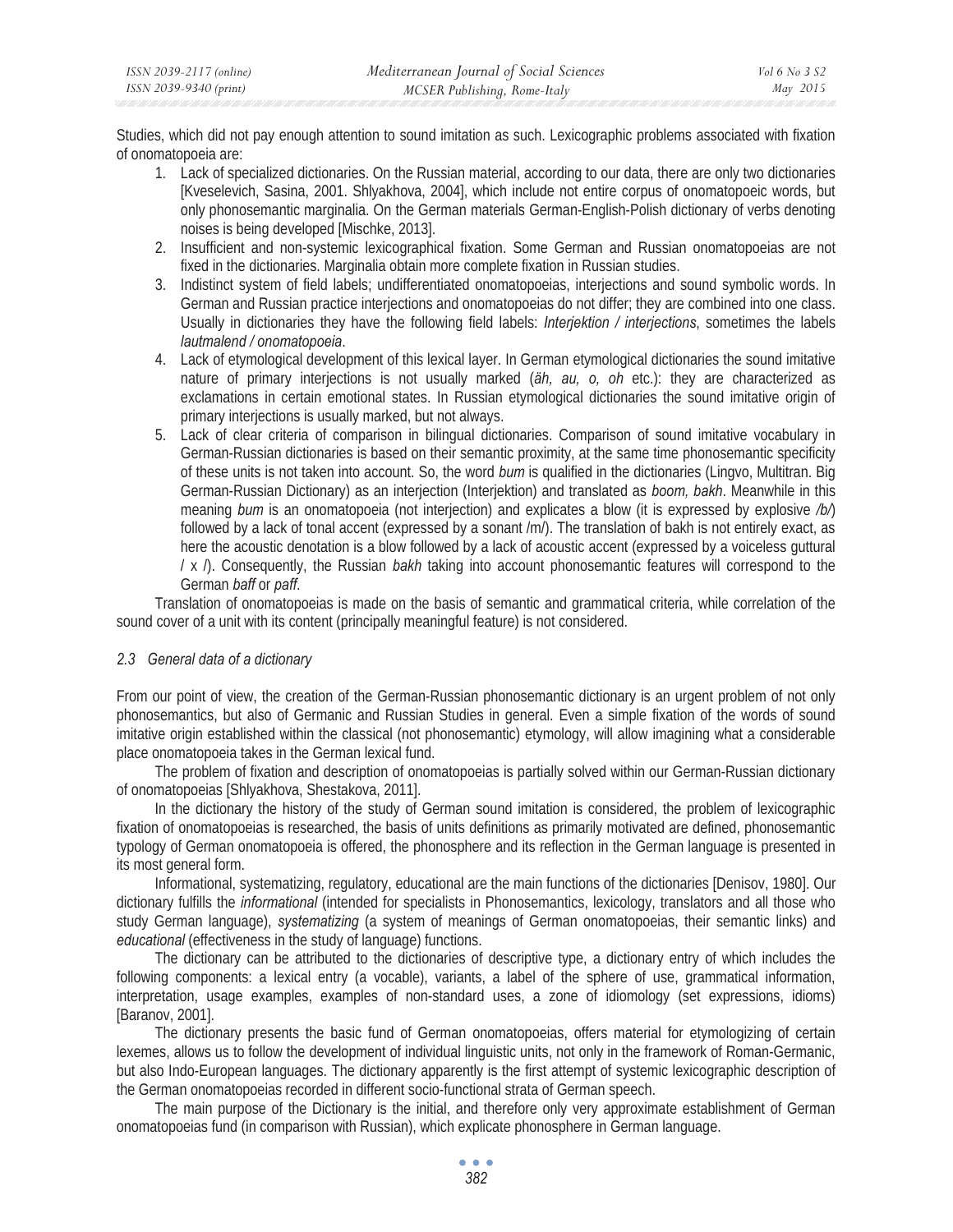The dictionary includes onomatopoeias, functioning in German language, as well as their Russian correlates. Furthermore, the Dictionary includes the idioms and phraseological units where onomatopoeia is the base component. The dictionary contains about 1,100 entries, which are distributed in 210 phonosemantic groups. A group contains from 1 to 30 entries. Header units of the nests are phonosemantic marginalia, in traditional Russian grammatical terminology onomatopoeias, interjections, verbal-interjection forms, words of cry and chasing away the animals, etc., in the German tradition - interjective.

The main criterion of the selection of units is their primary motivation: the possibility of inclusion of units into the German language sound imitative system based on universal classification of onomatopoeias; sound imitative etymology in one of the etymological sources; "sound" meaning of the word, which indicates the acoustic denotation.

## *2.4 Principles of comparison of materials.*

The following phonosemantic and grammatical (taking into account phonosemantic features) categories of comparison of onomatopoeias were used in the dictionary:

- 1) acoustic feature: for example, compactness, diffusivity of the spectrum of the vowel (/*a–i*/), correlating with the symbolic meaning of big-small size, etc.): Germ. *bam –* Russian *bam* "a low bell sound"; Russian *bim* and Germ. *bim* "a high bell sound";
- 2) phoneme type: thus, the meaning of "to tinkle, crack" in different languages include a plosive and/or vibrant/sonorant: Dutch. *kletteren*, Finn. *kalahtaa*, Estonian. *kõlksatus* "to clank"; Icelandic *skrölt*, Macedonian  $k$ πορήφη, Norwegian *skrangle*, Turkish *çıngırak*, Russian, drr, trrr – Germ. klirr;
- 3) root morpheme of specific acoustic-articulatory structure: instants: Germ. *patsch* Rus. *chap, chak, chik* "the sound of impact, knock"; continuants: Germ. *piep* - Rus. *pi-pi* "peep"; frequentatives: Germ. *krach*, *pratsch, raps* - Rus. *briak, hriap, trah*"an impact sound";
- 4) fonestema: thus, semantic feature "to crack" in German has an initial sound */kn/*: *knack(s), knick(s), Knall*; for the Russian language the initial sounds /*hr*/, /*tr*/ are typical: crunch, crackle;
- 5) interjection: Germ. *ach, oh* Rus. *ax, ox* "exclamation of joy, astonishment, surprise, etc."; Germ. *äks (bäks)* -Rus. *be, bis* "exclamation of disgust";
- 6) onomatopoeia: Germ. *gluck* Rus. *bul'k* "the sound of liquid motion"; *kling*  Rus. *cling* "the sound of impact the glass surfase"; Germ. *platsch* - Rus. *bultih* "the sound when dropped in the water";
- 7) the words of cry and chasing away of animals and birds: Germ. *husch* Rus. *kish, kshsh* "a cry, by which birds, pets are chased away, etc.";
- 8) The categorematic parts of speech on the basis of phonosemantic marginalia: Germ. *muhen* Rus. *michat'* (a cow), Germ. *bähen* - Rus. *bleiat';* Germ. *Bimbam* - Rus. *zvon, trezvon*; Germ. *heulen* - Rus. *uhat"* (an owl);
- 9) set expression, idiom, phraseological unit, paroemia: Germ. *Larifari* Rus. *lia-lia fa-fa* "idle talk"; Germ. *Maul halten* - Rus. *rot zatkni*; Germ. Er sagt weder gicks noch gacks - Rus. *Ɉɧ ɧɢ ɦɵɱɢɬ, ɧɢ ɬɟɥɢɬɫɹ*; Germ. Rotz und Wasser heulen - Rus. Выть белугой; реветь в три ручья; Germ. ins Maul schmieren - Rus. **Разжевать и в рот положить**, etc..

However, not all words find their correlates in the languages compared on the basis of the criteria specified above, which is on the one hand due to the specificity of the phonetic system of a language, on the other hand to the phonosemantic law of nomination multiplicity (one and the same denotation can be nominated by various factors or by completeness / incompleteness of linguistic explication of a kineme).

Thus, in Germ, *blaff* and Russ. *tiav-tiav, gav-gav, av-av* the initial component of articuleme (perceptually hardly disarticulated for people) is differently presented in Russian (front and back) and in German (labial, lateral), but the final element of articulation is explicated equally (back vowel + labio-dental). In Russian *a-p-chhi* (ahchoo) all stages of kineme are explicated (mouth opening – closure - exhale), and in *chihat'* (to sneeze) - only the last stage. In Germ. *hatschi* "sneezing sound", *nieseln* "to sneeze". *Nieseln* is also a sound imitative verb, where the initial stage – sniff is presented.

Germ. *Bähschaf* "a fool" (< *bäh* "baa, sheep bleating" + *Schaf* "a sheep") is motivated by characteristics and sounds of an animal, and the Rus. *durak* (a fool) (< Common Slavonic \**dur-b* is connected with \**du-ti* "to blow") is motivated by the sign of «pout». The difference of features taken as a basis of the nomination in different languages does not allow giving adequate phonosemantic correlates. In this case, the relevant correlate on the phonosemantic basis will not be *durak* (a fool), but slang, colloquial *ovtsa, baran* (sheep, ram), which is also based on the characteristic features of the animals and is a primary motivated.

In all the above cases, the comparison in the Dictionary is based on partial phonosemantic compliance based on common associations. Compare "Piercing-cutting" semantics: Germ. *Die Klingen kreuzen* "cross swords", measure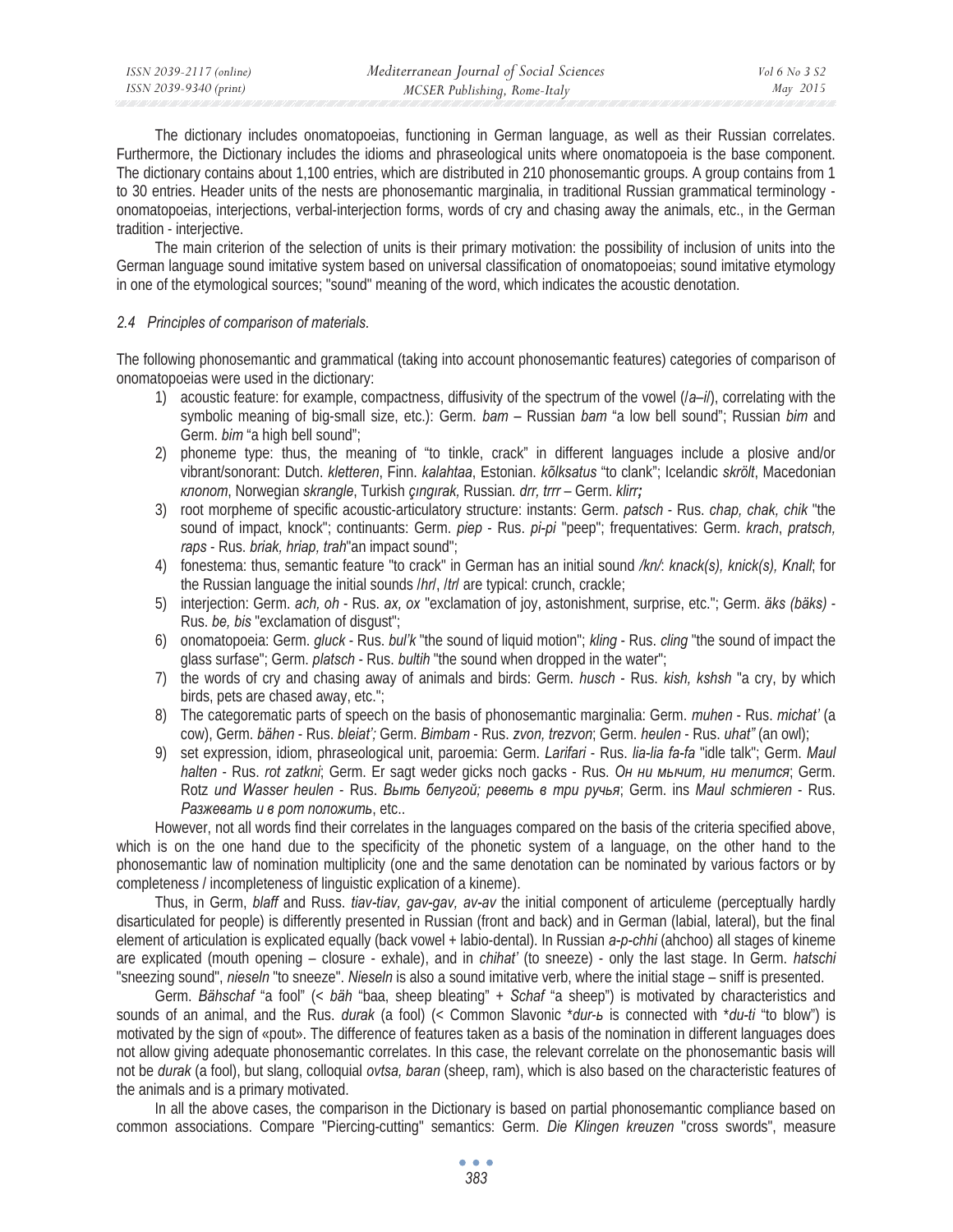| ISSN 2039-2117 (online) | Mediterranean Journal of Social Sciences | <i>Vol</i> 6 No 3 S2 |
|-------------------------|------------------------------------------|----------------------|
| ISSN 2039-9340 (print)  | MCSER Publishing, Rome-Italy             | May 2015             |

strength (in a dispute) "- Russ. *рубиться*, *резаться на словах* (to fight in word) "to argue" (colloquial); Обмен *ɤɨɥɤɨɫɬɹɦɢ* (the exchange of barbs) "dispute". These approaches to the description of onomatopoeia will allow finding more accurate comparison in translation practice, even in the absence of the required unit in the Dictionary.

Thus, comparison of materials in the Dictionary is performed on the basis of *universal and specific phonosemantic features*

**1)** *universal phono-semantic features***:** a) acoustic feature (Germ. *bam* – Russ. *bam,* Germ. *bim* – Russ. *bim*); b) phonemic identity (Germ. *bäh* – Russ. *be,* Germ. *bum* – Russ. *bum,* Germ. *hihi* – Russ. *khi-khi,* Germ. *kikeriki* – Russ. *kukareku,* Germ. *piep* – Russ. *pip*); c) phonestheme identity (Germ. *plumps* – Russ. *pl*ukh*;*  Germ. *krächzen* – Russ. *kr*iahtet*'*); d) phoneme-type identity (Germ. *klapp* – Russ. *hl*o*p;* Germ. *schnapp* – Russ. *sch*e*lk);* 

**Table 1.** Universal phono-semantic features

| #  | Feature               | German Language (examples) | Russian Language (examples) |
|----|-----------------------|----------------------------|-----------------------------|
| 1. | acoustic feature      | bam                        | bam                         |
|    |                       | bim                        | bim                         |
| 2. | phonemic identity     | bäh                        | be                          |
|    |                       | hihi                       | khi-khi                     |
|    |                       | kikeriki                   | kukareku                    |
|    |                       | piep                       | pip                         |
| 3. | phonestheme identity  | <b>pl</b> umps             | plukh                       |
|    |                       | krächzen                   | kriahtet'                   |
| 4. | phoneme-type identity | klapp                      | hlop                        |
|    |                       | schnapp                    | schelk                      |

2) *specific (idioethnic) phonosemantic features*: a) phonestheme linguistic specificity: the meaning of "to crack" in German is expressed by initial phonestheme /*kn*/ – *knack(s), knick(s),* in Russ. /*hrl, /tr/ – xpycm, mpecκ*; b) sound imitative motivation and sound imitative etymology with a similar semantics (Bähschaf –  $6$ аран, овца (ram, sheep); die Klingen kreuzen – рубиться (to fight)).

**Table 2.** Specific phono-semantic features

|   | Feature                                                  | Gorman Language<br>(examples) | Russian Language<br>(examples) |
|---|----------------------------------------------------------|-------------------------------|--------------------------------|
|   | phonestheme linguistic specificity                       | knack(s), knick(s)            | хруст, треск                   |
| ے | sound imitative motivation and sound imitative etymology | Bähschaf                      | баран, овца;                   |
|   | with a similar semantics                                 | die Klingen kreuzen           | рубиться                       |

## *2.5 Vocabulary composition*

The dictionary includes onomatopoeias, functioning in German language, their Russian correlates, as well as idioms and phraseological units, where the base component is the onomatopoeia. The vocabulary is based on the corpuses of German, Russian, Slavic etymological, explanatory, slang dictionaries, scientific reference books and researches, as well as materials of Russian-language and German-language corpus-based linguistics.

## *2.6 Vocabulary structure*

The dictionary contains over 1,100 entries, which are distributed in 210 phonosemantic groups. A group contains from 1 to 30 entries. The entries are arranged under the alphabetic-ran-on layout principle. The basis of the alphabetical arrangement is formed by the German alphabet. Each phonosemantic group consists of German and Russian parts. Header units of the group are phonosemantic marginalia, including replications (*hihi, toitoi*) and triplications (*blablabla*), ablaut dyads (*klipp-klapp; klitsch-klatsch; ritsch-ratsch; rips-raps*) and rhymed formations (*holterdiepolter, kladderadatsch, schwuppdiwupp* ), etc. The words derived from these marginalia are included in the structure of a group. Russian equivalents are given for the words.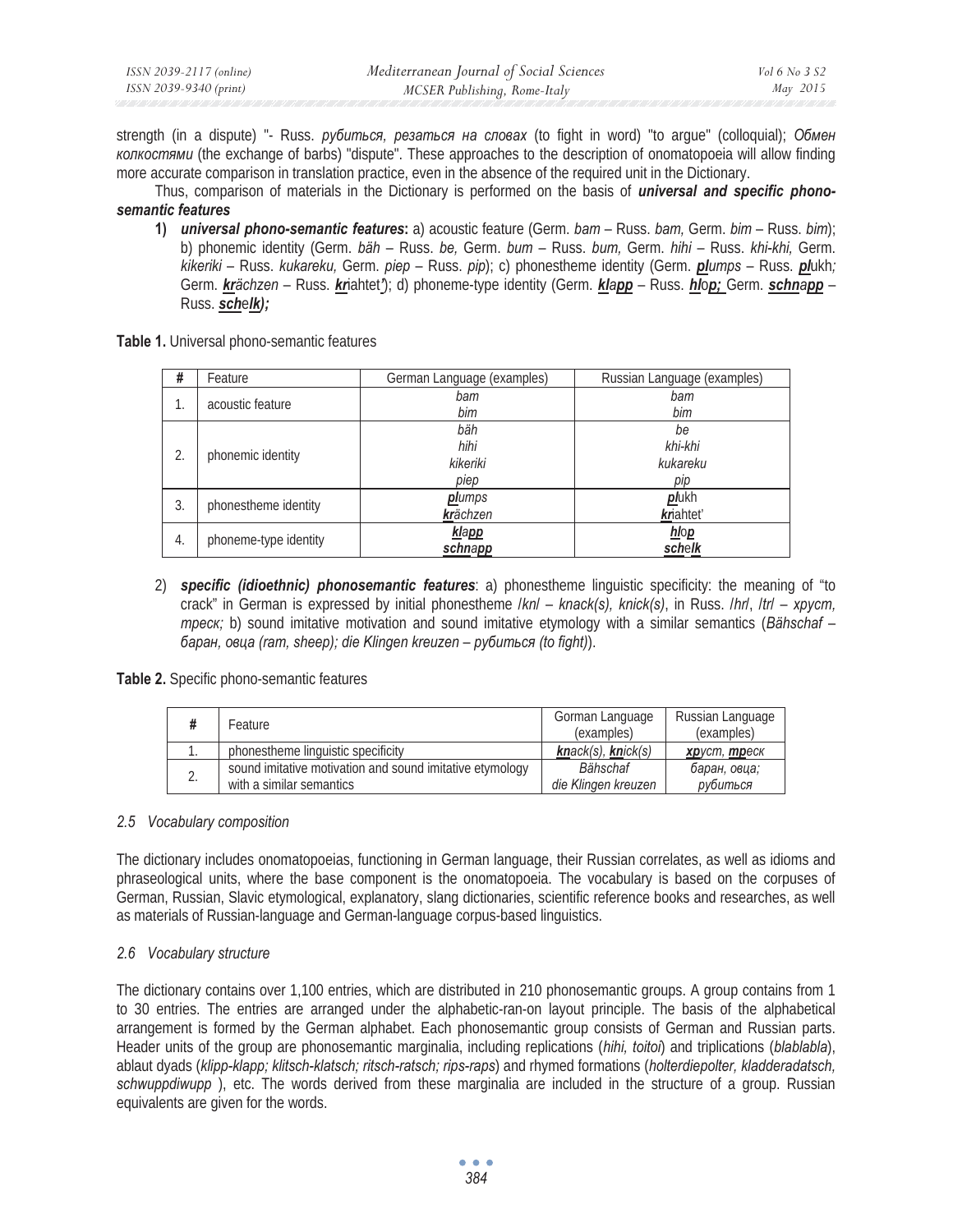### *2.7 The Structure of a dictionary entry*

A headword of a group differs from the headwords that are the components of the group with the presence of etymological reference in it. The dictionary entry of a headword of a group includes: 1) a headword; 2) an etymological part: indication of the sound imitative base or root, which indicate the primary motivation of the word; in the absence of the sound imitative etymology the semasiological phonosemantic parallels in related and unrelated languages are presented in etymological dictionaries; specification of the source of these etymologies; 3) a dictionary entry. The system of meanings of each onomatopoeia is presented within four groups, which are marked by Roman numerals: I - acoustic; II - articulatory, and the sounds produced by animals; III - onomatopoeias of speaking, and the words of call and chasing away; IV - "non-sound" meanings formed on the basis of onomatopoeias.

- I) *Acoustic onomatopoeias,* which are defined as words producing by phonemic means the non-articulatory acoustic sounds of external environment (*blaff* "a sound of impact, fall, push,  $6yx$ ,  $6ax$ ", *bam* "a low bell sound").
- II) *Articulatory onomatopoeias (Phono-intra-kinemes),* which nominate sound processes occurring in the nasal, mouth and throat cavity of people: reflective (accompanying these or those feelings) and "expressive" (accompanying emotions) movements (*hatschi* "sneezing sound"; *Happ m* "grasping (by teeth, mouth), and also imitation of the voices of birds and animals, the nomination of their "speaking" (*blaff* "dogs barking, gav, av, tiav, tiaf").
- III) *Onomatopoeias of speaking* are units reproducing by phonemic means non-reflective acoustic-articulatory sounds characterizing the process of speech, speaking in isolation from the concrete sense of the speech, presenting the speech process in its target, modal, physiological, acoustic, and other characteristics (*blaffen*  "to talk fast, chatter, rattle") and the words of call and chasing away of animals and birds (*put* "The words calling hens, chickens"; *husch* "a cry, which scares birds, pets away etc.")
- IV) "Non-sound" meanings formed on the basis of onomatopoeia (*Bambule* 1) "ballyhoo (riots, disorders in the prison or correctional institution); 2) "noisy meeting, the party"; *Put* "small fry"; *Happen* "a piece, small sized snack"; *Blaffer* "dog, mutt").

## *2.8 Dictionary labels*

The dictionary description includes the grammatical, stylistic and functional-phonosemantic labels.

Grammatical labels are conditioned by the specificity of the German language: they indicate the identity of a particular part of speech, control of verbs, auxiliary verbs (to form complex forms of the past tense, etc.). These labels allow making a distinction between the onomatopoeias and nouns, adjectives, interjections (interjectives), particles. For example, *Ach* n "complaints, oohs and aahs", *ach* lautm. (onomatopoeia) "sigh"; *ach* int (interjective) "ah"; *Schlapp* m "aslap; impact", *schlapp* lautm. "a thud on elastic", *schlapp* adj "languid; weak".

*Functional-stylistic labels* indicate the sphere of onomatopoeia existence. Compare *brumm* lautm. kinderspr. (Kindersprache) "machine", *Brummer* m ugs. (Umgangssprache) "hefty truck", "prison", "manure fly", *brummfrei* adj tech. (Technik)" free of alternating current hum".

*Phonosemantic labels* reveal the main point of the German onomatopoeia. Four groups in the framework of which each onomatopoeia is represented, are designated by Roman numerals: I - acoustic onomatopoeias; II - articulatory onomatopoeias; III - onomatopoeias of speaking; IV - "non-sound" meanings formed on the basis of onomatopoeias. The labels *lautm., Int, att*. (attractant), *repp.* (repellent) allow making a distinction between the onomatopoeias, interjectives, calling words and chasing away words: Compare *brr* "6pp" lautm. "Motor noise", int "denotes and / or indicates a state of physical discomfort; anxiety; disgust"; *husch* lautm. repp. "*kish*", int "unexpected and / or intense action, movement, and so on. shuh".

| Meaning                        | Label           |                  | Meaning                                                    |  |
|--------------------------------|-----------------|------------------|------------------------------------------------------------|--|
|                                | German Language | Russian Language |                                                            |  |
| Sound imitation (onomatopoeia) | onomatop.       | lautm.           | acoustic onomatopoeias                                     |  |
| <i>interiections</i>           | int.            | int              | articulatory onomatopoeias + sounds, produced by animals   |  |
| attractant, calling word       | call.           | att.             | onomatopoeias of speaking + calling and chasing away words |  |
| repellent, chasing away word   | chas.           | repp.            | «non-sound» meanings of onomatopoeias                      |  |

**Table 3.** Phono-semantic labels

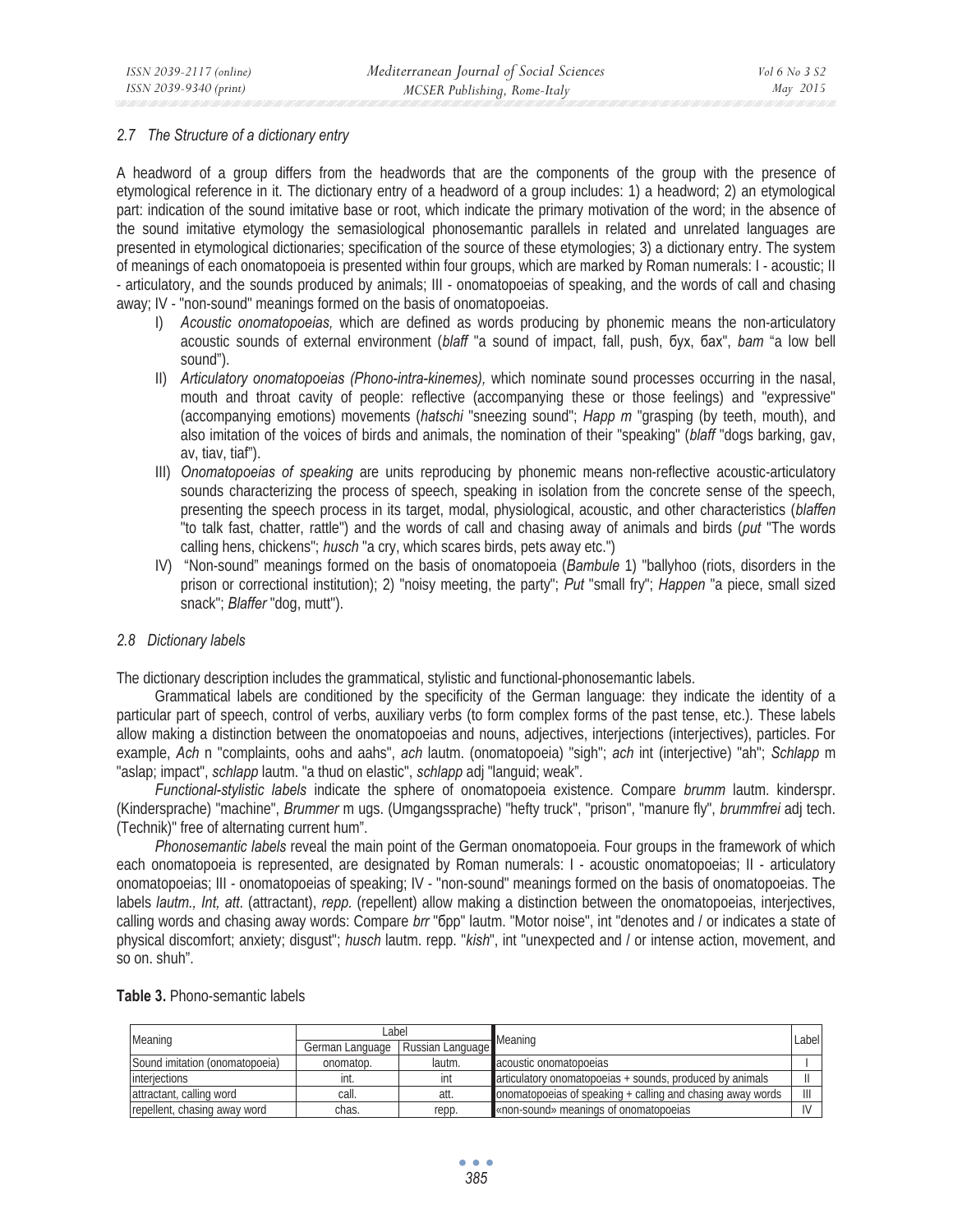Thus, the labels allow you to see how onomatopoeias go to the category of systemically grammaticalized units, acquire interjection meaning, as well as provide an opportunity of correct grammatical and stylistic use in speech.

### *2.9 Practical application of the dictionary*

This dictionary offers new material for lexicographic practice, introducing a great number of phonosemantic marginalia to scientific revolution.

The materials of the dictionaries can be used for the expansion in the etymology of the interpretative base of etymologizing of individual words, as well as lexicographical base of German and Russian dictionaries, which often deny the systematic fixation or adequate qualifications of phonosemantic labeled material.

This Dictionary can be successfully used in the practice of translation, since the description of onomatopoeias in the Dictionary is performed taking into account the specificity of phonosemantic and stylistic coloring of these units. Thus, the verb *schnapsen* has in dictionaries the label *ugs.scherzhaft* (joking), but in the traditional bilingual German-Russian dictionary it is translated by stylistically neutral Russian expression *numb εοδκγ (to drink vodka)*. German *Schnapsen* in the Dictionary has a number of Russian Matches: шмякнуть, хлопнуть, шлепнуть, хлебнуть, клюнуть, клюкнуть, трахнуть, хлебнуть, шарахнуть, бухнуть, тяпнуть, тюкнуть, шваркнуть, хряпнуть, бахнуть, хлобыстнуть,  $\partial$ ерябнуть, дербальвнуть, чебурахнуть, etc. These Russian correlates are also acoustic onomatopoeias and belong to colloquial speech. The large number of variants gives opportunity to make a more accurate translation.

The materials of the Dictionary will give opportunity to find more exact translation (based not only on the semantic, but on the phonosemantic similarity) for sound imitative units. Thus, Germ. *quieken* is translated by Russian *nutuamb*,  $g$ *uзжать*, whereas here Russian dialectal *κθ καικαπь, κγβ μικαπη* "squeak, whine" is phonosemantically closer, while the seme "пронзительный крик, визг, писк" (offered in the translation through визжать) is not supported by the phonetic structure of the word *quieken*. The word *put* "the calling words for hens, chickens" is translated as *tsip-tsip*, while phonosemantically closer it is translated as *tip-tip* In our opinion, such little things are important, because in this case the translation retains the familiar sound patterns of the source language.

The Dictionary can be successfully used for methodological purposes. As it is known, sound imitative vocabulary is widely used in daily communication by native speakers, which makes the speech lively, easy. It should be noted that insufficient attention is paid to the onomatopoeias, interjectives as not categorematic parts of speech, when mastering a foreign language.

Our practice shows that the learners of all skill levels are interested in onomatopoeia. Onomatopoeia will help German learning beginners to form interest in studying the language (words links becomes more obvious, which helps to learn), it will help people who continue learning German to enrich vocabulary, especially the expressive and evaluative vocabulary, as well as to eliminate some difficulties in the perception of German speech.

Onomatopoeias, as well as idioms and phraseological units with these words, can be included into a variety of exercises for development of pronunciation, speaking, listening skills. Many words of the language are "derived" from onomatopoeias on the basis of phonosemantic and etymological analysis. So, *klappen* "go well, be on the mend"; *Klappe* "mouth"; *Klapperschlange* 1) "rattlesnake"; 2) "talker, rattle, typist" and idiom *Er hat einen Klaps* "He is crazy" comes from *klapp* "impact sound, knock".

The materials of the Dictionary enable to significantly enlarge vocabulary and accelerate its replenishment due to phonosemantic associations. So, *muh* "mooing of a cows, bull"; *muhen* "moo (cow)"; *mucken* "moo (person)"; *muffeln* "mutter, grumble."

Such presentation of the material stimulates interest among trainees, facilitates mastering the meanings of lexical units from different spheres of existence, and enriches vocabulary by colloquial expressive-appraisive vocabulary. In addition, based on onomatopoeic vocabulary universal and specific features of German and Russian languages are clearly revealed, which certainly helps both to form intercultural competence, which is one of the most important tasks while teaching a foreign language, and more adequate translation.

## **3. Conclusions**

1. In lexicographic fixation of onomatopoeias there are the following problems: a) insufficient and non-systemic lexicographical fixation of sound imitative words; b) indistinct system of field labels; c) undifferentiated onomatopoeias, interjections and sound symbolic words; g) insufficient etymological development of this lexical flayer; d) the lack of clear criteria for comparison in the bilingual dictionaries; e) the problem of translation of onomatopoeias in bilingual dictionaries.